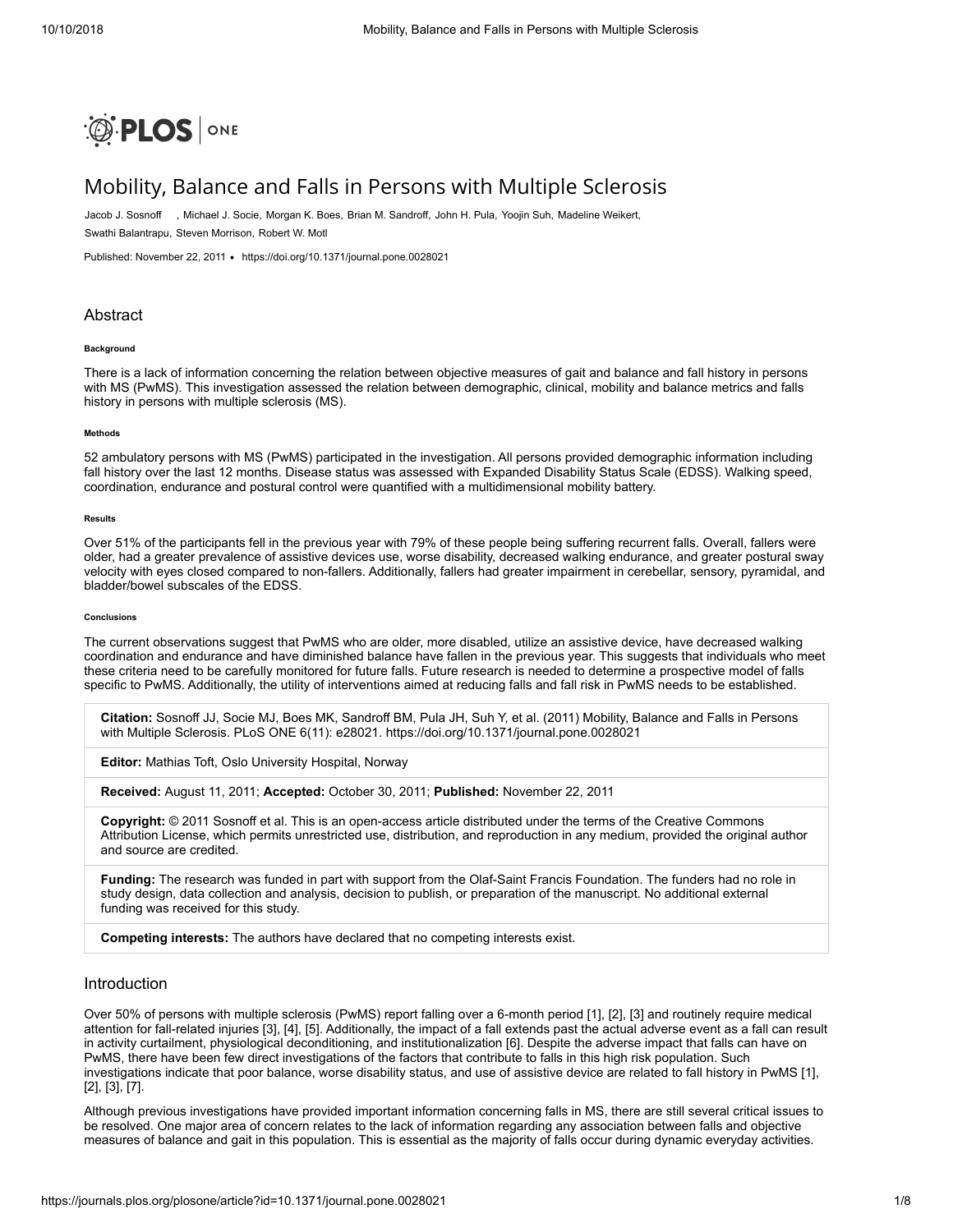For example, upwards of 80% of falls occur during transfers and 60% during walking [\[3\]](#page-5-2). Furthermore, the majority of previous studies examining the relationship between walking, balance, and falls have been based on subjective clinical tests and self-report [\[1\]](#page-5-0), [\[2\],](#page-5-1) [\[3\],](#page-5-2) [\[7\]](#page-5-6). Consequently, there has been little direct assessment of the relation between objective measures of gait and balance and previous falls history. Our understanding of the basis for the increased falls in this high risk group is further confounded by the fact that the association between previous fall history and clinical factors such as disability status (e.g. functional system scores of the expanded disability status scale: EDSS) has not been adequately addressed. Additionally, the association between falls and demographic factors such as gender and age is not clear [\[1\]](#page-5-0), [\[6\]](#page-5-5). Consequently, the purpose of the current investigation was to determine the relation between fall history and clinical (EDSS and subcomponents), demographic (age, gender), mobility (walking speed, endurance, and coordination) and postural sway metrics in PwMS.

# Methods

#### **Ethics Statement**

All procedures were approved by the local institutional review board of the Illinois College of Medicine at Peoria.

#### **Participants**

The sample consisted of 52 individuals (44 females and 8 males) ranging in age from 30 to 73 years with MS who were recruited through three locally residing neurologists. To be included in the investigation, participants had a neurologist-confirmed diagnosis of MS, ability to walk independently or with a cane, crutch, or walker, comprehension of written and spoken English and had been relapse free for 30 days. Participants were divided into groups based on fall history (fallers and non-fallers); a fall was defined as an event where the participant unintentionally came to rest on the ground or a lower level [\[1\]](#page-5-0). Of the total number of persons assessed in this study, 23 had no history of falls over the past 12 months and 29 participants had a history of at least one fall within the same period.

## **Procedures**

All testing procedures were performed at a local clinic. Upon arrival to the clinic, the specific experimental procedures were explained to each participant. Prior to any evaluation, written informed consent was attained from all individuals. Specific demographic information was first attained from each participant. This was followed by specific experimental procedures which included a neurological exam (EDSS) performed by a neurologist (JHP), a multidimensional assessment of mobility, and a postural control assessment. The order of the testing was varied across participants. All procedures were approved by a local institutional review board.

#### **Measures**

Demographic information collected included MS subtype, disease duration, age, assistive device use and gender. The number of falls in the past twelve month period was also recorded.

## Neurologic Exam (EDSS).

The neurological exam allowed for the determination of each participant's EDSS score. The EDSS is a disability scale based on the function of eight different physiological systems. These include the pyramidal, cerebellar, brainstem, sensory, bowel/bladder, visual, mental and other<sup>[\[8\]](#page-5-12)</sup>. Each subscale is graded from 0–5/6 with 0 denoting no disability and the upper scores (5 or 6) equating to maximum disability. Based on the specific functional scores for each system, an overall integrated score between 0 (no disability) and 10 (death) is determined for each person with  $MS^{[8]}$  $MS^{[8]}$  $MS^{[8]}$ .

### **Mobility**

A multidimensional assessment of mobility incorporated measures of walking speed, endurance, and coordination. Walking speed was quantified with the timed 25 foot walk (T25W) [\[9\],](#page-5-7) walking endurance was assessed with the 6 minute walk (6MW) [\[10\]](#page-5-8), and walking coordination was quantified with the six spot step test (6SST) [\[11\]](#page-5-9) and the timed up and go (TUG) [\[12\].](#page-5-10) Additionally, spatiotemporal parameters related to gait (base of support and functional ambulation profile (FAP)) were collected utilizing a 26 foot electronic walkway (GAITRite™; CIR systems, Inc.) [\[13\].](#page-5-11)

### Balance.

Standing postural control was assessed with posturography [\[14\].](#page-6-0) Posturography was accomplished by having participants stand barefoot with their feet shoulder width apart without aid (e.g. assistive device, etc) on a force platform (46.4×50.8 cm; AMTI, Inc). Participants completed a total of four 30 second trials. Two of the trials were completed with eyes open and two were performed with eyes closed. The platform records postural dynamics with 3 force components: the ML force (Fx), the anteroposterior force (Fy), and the vertical force (Fz) and 3 moment components: Mx, My, and Mz, which are the moments taken about the respective axes. The posture analysis was based on the motion of the center of pressure (COP). This component of postural data may be considered a reflection of the system's neuromuscular response to the imbalances of the body's center of gravity [\[15\].](#page-6-1) Based on previous work, the amount of postural sway was indexed with sway area (based on the 95% ellipse procedure) and velocity of postural sway along the ML and AP axes [\[14\]](#page-6-0). Due to unforeseen technical difficulties, postural sway metrics were only recorded for 41 of the 52 participants. This subsample was similar in demographic characteristics to the overall sample and was composed of 21 non-fallers and 20 fallers.

## **Statistical analysis**

All analyses were completed using SPSS version 17.0 (SPSS Inc, Chicago, IL) and significance was noted when *p*<0.05. Values are means ± standard deviation unless otherwise noted. Relative risk of assistive device use was calculated as the ratio of fallers who used an assistive to non-fallers who used an assistive device. Differences in dependent variables between groups were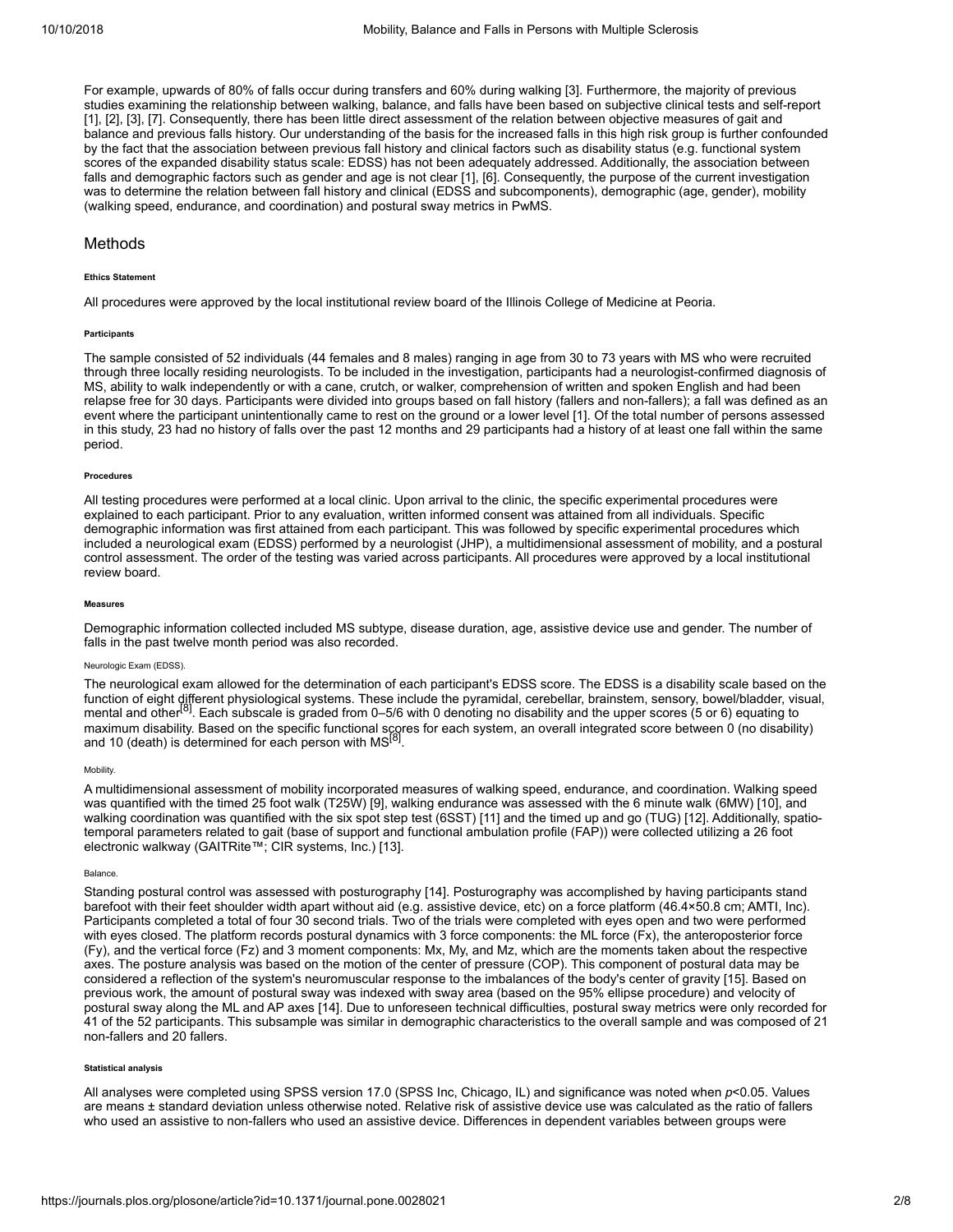determined utilizing one-tailed independent samples *t*-tests based on the assumption that fallers would have worse walking and balance than non-fallers. Effect sizes based on a difference in mean scores were expressed as Cohen's *d* [\[16\]](#page-6-2).

# **Results**

Demographic variables as a function of group are reported in [table 1](#page-2-0). In brief, participants were on average 53.1 years old (SD 11.3) and had MS for an average of 13.4 years (SD 9.4). Disability level of the participants ranged from an EDSS of 2.0 to 6.5 with a median of 4.0. Thirty two percent of the participants assessed utilized an assistive device during testing. Twenty-nine participants (55.8% of the sample) reported at least one fall in the previous 12 months with a further twenty-three of these 29 fallers (79% of fallers) reporting two or more falls in the same period. Typically, the individuals within the faller group were older, had longer disease duration, utilized an assistive device and had a greater level of disability than non-fallers (See [Table 1\)](#page-2-0). The differences between groups were moderate to large in magnitude based on effect sizes for age (*d* = −0.66) and MS duration (*d* = −0.80). The relative risk for a person who utilizes an assistive device to have fallen in the last 12 months was 3.84.

<span id="page-2-0"></span>

| Variable             | <b>Non-Fallers</b> | <b>Fallers</b> | p    | d/relative risk |  |  |
|----------------------|--------------------|----------------|------|-----------------|--|--|
| Age (years)          | 49.1 (12.1)        | 56.3 (9.7)     | 0.03 | $-0.66$         |  |  |
| MS Duration (years)  | 9.9(6.3)           | 16.9 (10.6)    | 0.01 | $-0.80$         |  |  |
| Gender (female/male) | 21/2               | 21/6           | 0.18 | ٠               |  |  |
| Assistive Device (%) | 13%                | 50%            | 0.01 | 3.85            |  |  |
| EDSS (median, IQR)   | 3.0(2.0)           | 4.5(2.5)       | 0.01 | $-0.81$         |  |  |

doi:10.1371/journal.pone.0028021.t001

**Table 1. Participant demographics as a function of group.** <https://doi.org/10.1371/journal.pone.0028021.t001>

## EDSS.

An examination of EDSS subscales revealed that fallers had greater impairment in pyramidal, cerebellar, sensory, and bladder function than non-fallers (See [table 2](#page-2-1)). There was an apparent difference in visual subscale between groups that did not reach traditional level of significance (*p* = 0.06). Overall, the differences between groups were moderate to large in magnitude based on effect sizes for cerebellar (*d* = −0.89), pyramidal (*d* = −0.53), sensory (*d* = −0.66) bladder/bowel (*d* = −0.44) and visual (*d* = −0.44).

<span id="page-2-1"></span>

| Variable      | Overall  | <b>Non-Fallers Fallers</b> |          | t      | р    | d       |
|---------------|----------|----------------------------|----------|--------|------|---------|
| Visual        | 1.0(0.9) | 0.8(0.9)                   | 1.2(0.9) | $-1.6$ | 0.06 | $-0.44$ |
| Brainstem     | 1.4(1.0) | 1.3(1.0)                   | 1.4(0.9) | $-0.5$ | 0.32 | $-0.11$ |
| Pyramidal     | 1.8(0.7) | 1.6(0.8)                   | 2.0(0.7) | $-1.9$ | 0.02 | $-0.53$ |
| Cerebellar    | 1.5(0.9) | 1.0 (0.9)                  | 1.8(0.7) | $-3.3$ | 0.00 | $-0.89$ |
| Sensorv       | 1.8(0.7) | 1.6(0.7)                   | 2.0(0.5) | $-2.4$ | 0.01 | $-0.66$ |
| Bladder/Bowel | 1.4(0.9) | 1.2(0.9)                   | 1.6(0.9) | $-1.8$ | 0.04 | $-0.44$ |
| Mental        | 1.9(0.6) | 1.8(0.7)                   | 1.9(0.5) | $-0.9$ | 0.20 | $-0.12$ |

doi:10.1371/journal.pone.0028021.t002

**Table 2. EDSS subscales as a function of group.** <https://doi.org/10.1371/journal.pone.0028021.t002>

## Mobility.

Overall, individuals classified as fallers demonstrated diminished mobility scores for all assessments when compared to non-fallers (See [table 3](#page-2-2)). Specifically, fallers had lower walking endurance (6MW distance) and walking coordination (TUG) compared to nonfallers. There was an apparent difference in walking speed (T25FW) between groups, but it did not reach traditional level of significance ( $p$ =0.06). The differences between groups were of moderate magnitude based on effect sizes for 6MW ( $d$ =0.61), TUG (*d* = −0.45) and T25FW (*d* = −0.46).

<span id="page-2-2"></span>

| Variable                | Overall      | Non-<br><b>Fallers</b> | <b>Fallers</b>   | t   | Þ            | d       |
|-------------------------|--------------|------------------------|------------------|-----|--------------|---------|
| T25FW (s)               | 6.4(2.6)     | 5.8 (2.9)              | 7.0(2.3)         |     | $-1.6, 0.06$ | $-0.46$ |
| 6MW (feet)              | 1398 (410)   | 1533 (454)             | 1288 (341)       | 2.2 | 0.02         | 0.61    |
| TUG (s)                 | 8.9(4.2)     | 7.8(4.7)               | 9.7(3.7)         |     | $-1.7$ 0.04  | $-0.45$ |
| 6SST (s)                | 10.3(5.2)    | 9.2(5.6)               | 11.2(4.8)        |     | $-1.4$ 0.09  | $-0.38$ |
| FAP                     | 90.7 (12.1)  | 92.0 (2.5)             | 89.5 (2.5)       | 0.7 | 0.24         | 0.10    |
| Gait Speed (cm/s)       | 106.7 (27.5) | 112.8 (28.5)           | 101.3 (25.9) 1.5 |     | 0.07         | 0.42    |
| Base of Support<br>(cm) | 12.4(5.1)    | 12.6(6.0)              | 12.2(4.2)        | 0.3 | 0.41         | 0.07    |
|                         |              |                        |                  |     |              |         |

Note: T25FW = timed 25 foot walk; 6MW = 6 minute walk; TUG = Time up and<br>go; 6SST = six spot step test; FAP = functional ambulation profile.<br>doi:10.1371/journal.pone.0028021.t003

**Table 3. Mobility metrics as a function of group.**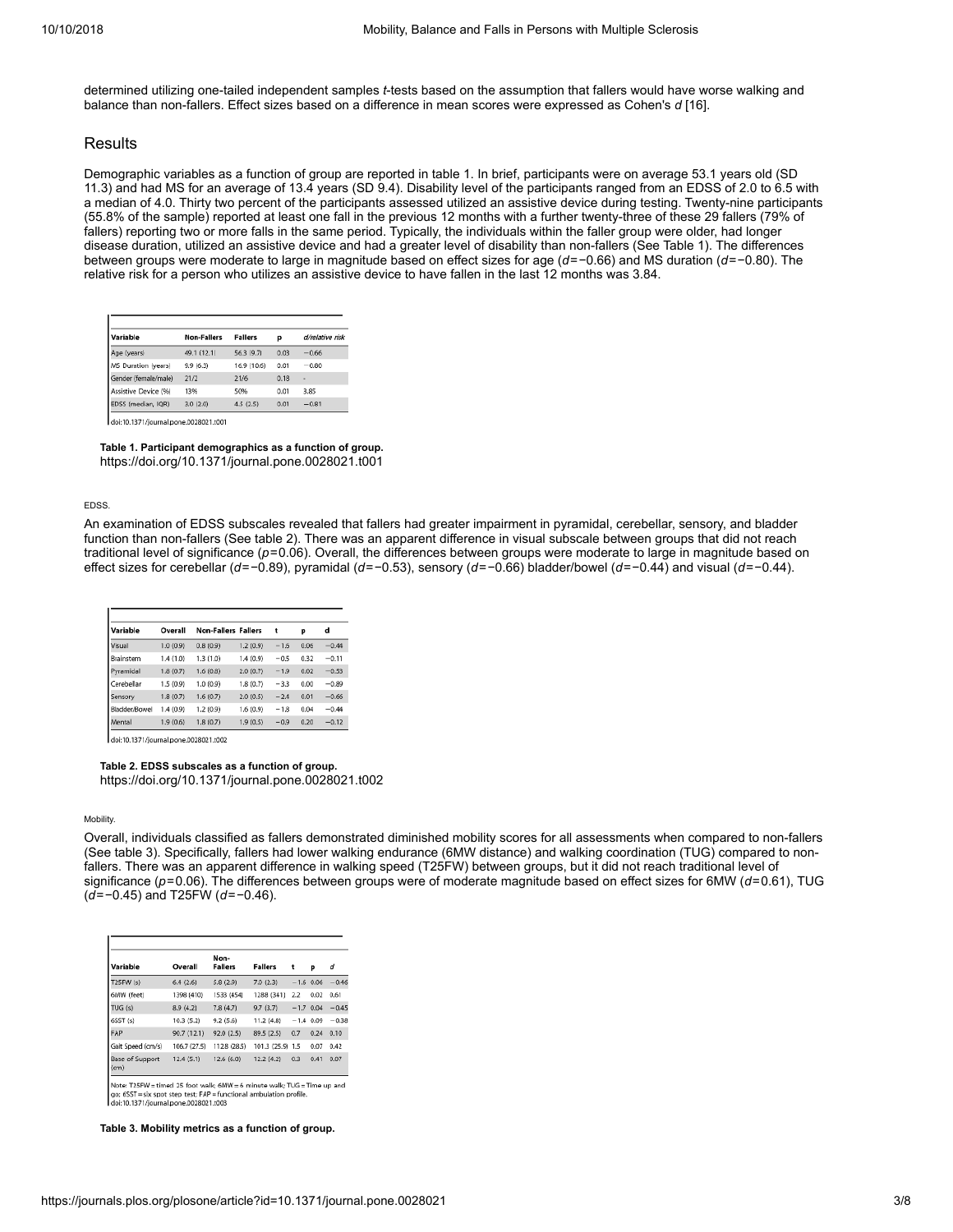## <https://doi.org/10.1371/journal.pone.0028021.t003>

## Balance.

Persons classified as fallers exhibited increased sway velocity in the ML direction with eyes open, and greater overall sway area (See [table 4](#page-3-0)). In addition, under eyes closed (EC) conditions, fallers had greater sway velocity in the ML and AP directions, compared to non-fallers. The differences between groups were moderate to large based on effect sizes for ML sway velocity (*d* =  −0.49), sway area<sub>EC</sub> (*d*=−0.62) and sway velocity<sub>EC</sub> in the AP and ML axis (*d*=−0.64 and −0.84, respectively).

<span id="page-3-0"></span>

| Variable                                                               | Overall     | <b>Non-Fallers Fallers</b> |                               | t | p | d                   |
|------------------------------------------------------------------------|-------------|----------------------------|-------------------------------|---|---|---------------------|
| Sway Area (cm <sup>2</sup> ) 147.0 (34.4)                              |             | 139.1 (29.6)               | 154.6 (30.0)                  |   |   | $-0.4$ 0.36 $-0.52$ |
| Sway Area <sub>nc</sub> (cm <sup>2</sup> ) 330.3 (413.7) 207.2 (220.5) |             |                            | 453.4 (520.1) 2.0 0.02 - 0.62 |   |   |                     |
| Sway Velocity (AP)                                                     | 7.4(4.0)    | 7.2(4.3)                   | 7.6(3.7)                      |   |   | $-0.4$ 0.36 $-0.10$ |
| Sway Velocity (ML)                                                     | 9.7(4.5)    | 8.6 (5.1)                  | 10.8(3.7)                     |   |   | $-1.6$ 0.05 $-0.49$ |
| Sway Velocity <sub>FC</sub><br>(AP)                                    | 10.8(6.3)   | 8.8 (4.6)                  | 12.7(7.2)                     |   |   | $-2.1$ 0.04 $-0.64$ |
| Sway Velocity <sub>sc</sub><br>(ML)                                    | 17.8 (10.2) | 13.8(8.4)                  | 21.8 (10.5)                   |   |   | $-2.8$ 0.01 $-0.84$ |

 $AP = anterior-posterior; ML = medicalateral; EC = eyes closed  
do:10.1371/journal.pone.0028021.t004$ 

## **Table 4. Balance metrics as a function of group.**

<https://doi.org/10.1371/journal.pone.0028021.t004>

# **Discussion**

The purpose of the current investigation was to assess the demographic, clinical, and mobility factors related to fall history in persons with MS. Overall, those individuals classified as fallers tended to be older, had a greater prevalence of assistive devices use, increased disability, decreased walking endurance and coordination, greater perceived walking impairment and poorer balance than those individuals classified as non-fallers. Additionally, fallers had greater impairment in cerebellar, pyramidal, sensory, bladder/bowel and vision subscales of the EDSS. The current findings serve to bridge gaps in the extant literature concerning demographic, clinical, and mobility factors related to previous fall history in PwMS.

Within the current sample, a sizeable majority of the participants (55.8%) reported at least one fall in the previous 12 month period with a further 79% of these persons reporting two or more falls. This pattern of results in consistent with previous reports [\[1\]](#page-5-0), [\[2\],](#page-5-1) [\[3\],](#page-5-2) [\[7\]](#page-5-6). For instance, Finlayson and colleagues [\[1\]](#page-5-0) reported a fall occurrence of 52.2% over 6 months in a sample of 1089 PwMS while Matsuda and colleagues [\[3\]](#page-5-2) reported a fall incidence of 58.2% in a sample of 265 PwMS over 6 months. Nilsagard [\[2\]](#page-5-1) report a fall incidence of 63% over 9 months in 76 PwMS and that ∼73% of the fallers were recurrent fallers. The finding that over half of MS individuals suffered a fall is a major concern for overall health status and quality of life, especially when contrasted with reports stating that only one third (33%) of community dwelling healthy adults over 65 years of age fall in a 12 month period and 10% are recurrent fallers [\[17\]](#page-6-3). Together this pattern of results highlights that this population group is at a dramatically higher risk of falling that healthy individuals of a similar age.

## **Demographics Factors related to Falls**

It has been suggested that older adults with MS should be at greater risk for falls due to the combination of age- and MS-related changes to physiological systems involved in balance and postural control [\[6\]](#page-5-5). However, the empirical data supporting this claim is minimal [\[1\],](#page-5-0) [\[2\]](#page-5-1), [\[3\]](#page-5-2), [\[7\].](#page-5-6) Indeed, to our knowledge, the current investigation is the first data set to report a strong association between age and previous falls history for PwMS. A potential explanation of this novel finding is that age has been examined as a non-continuous variable [\[1\]](#page-5-0) since those investigations which did not find an association between age and falls in PwMS had a relatively young sample [\[7\]](#page-5-6). Given that falls risk increases dramatically for individuals over 65 years of age, there is a strong possibility that any adverse effects of this disease process on postural control would be more likely to have an impact for the older population with MS. Consequently, it would be the combination of age and disease which would lead to the greatest risk of falls, and not the singular effects of these factors. Further work is needed to fully understand the association between falls and age in PwMS.

Consistent with previous studies, those persons classified as fallers reported greater use of assistive device during locomotion [\[2\],](#page-5-1) [\[3\]](#page-5-2), [\[7\]](#page-5-6) than non-fallers. It is possible that assistive device use is simply a proxy of walking impairment or balance difficulties. An alternative possibility is that assistive device use can actually have negative consequences for postural control since it minimizes the intrinsic ability to recover balance as well as increase energy demands of walking [\[18\]](#page-6-4).

## **Clinical Factors and Falls**

The results of the current study support the general view that increased level of disability for individuals with MS typically translates to an increased likelihood of suffering a previous fall [\[1\]](#page-5-0), [\[2\].](#page-5-1) Fallers had a greater level of disability as indexed by the neurologic exam (EDSS) than non-fallers. Recently, it has been reported that PwMS who have fallen in the last six months have increased lesions in the cerebellum and brainstem compared to non-fallers [\[19\].](#page-6-5) While those persons classified as fallers within the current investigation had greater impairment in cerebellar, sensory, pyramidal, vision and bladder/bowel function there was no difference in brainstem functional scores between groups, as indexed by a neurologist-derived EDSS score. Given that there is a significant contribution of visuomotor processing to balance impairment in PwMS [\[20\],](#page-6-6) [\[21\],](#page-6-7) it is not surprising that fallers had worse visual function. Congruent with this observation, Kasser and colleagues [\[22\]](#page-6-8) recently found that visually dependent sway was predictive of future falls in women with MS.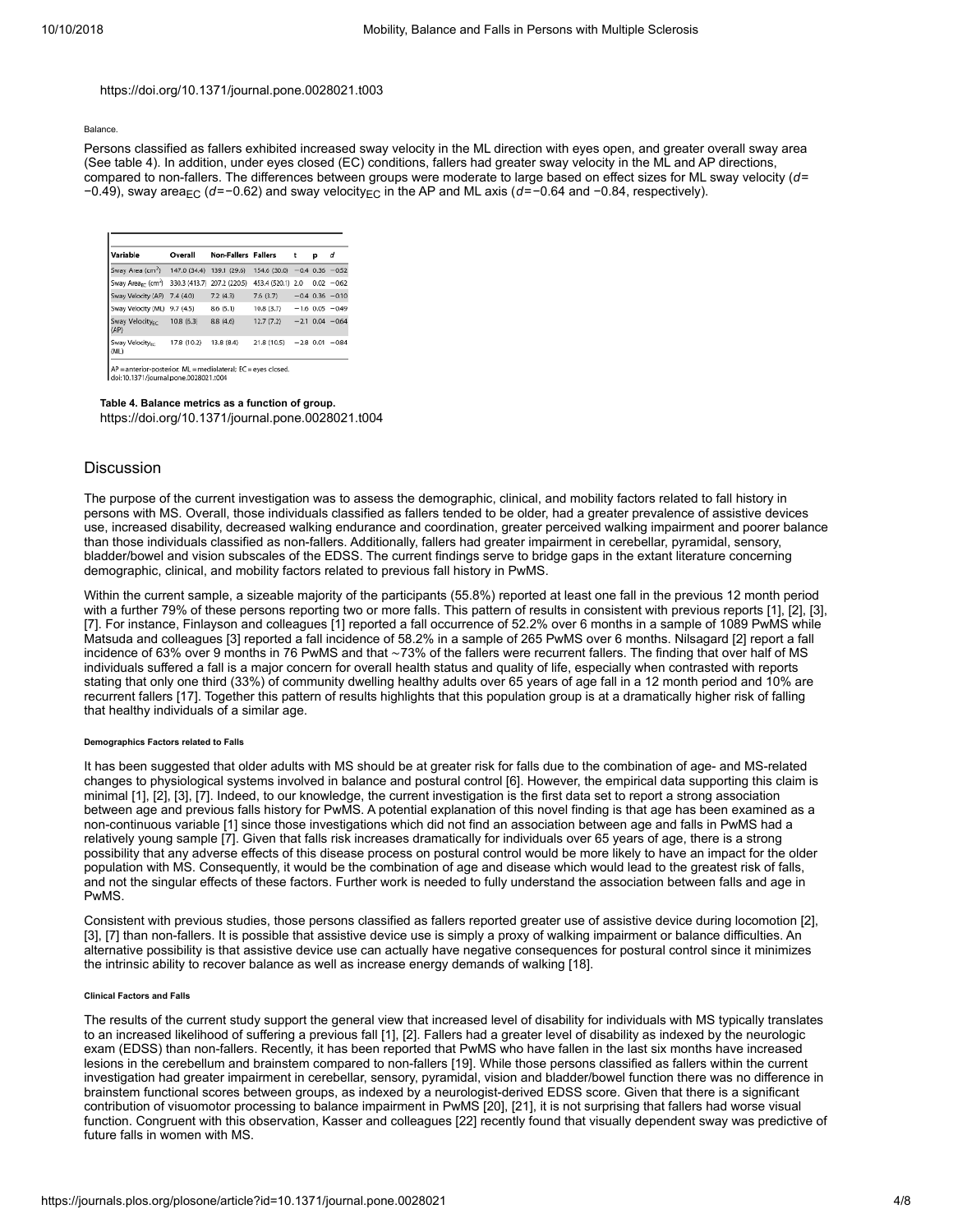Additionally, given the contribution proprioception has for optimal postural control, the strong link between falls and sensory dysfunction is not to be unexpected l [\[23\]](#page-6-9). This relation was supported by the increase in postural sway metrics for fallers observed under the eyes closed conditions (i.e. when proprioceptive information and other non-visual sensory input are utilized more). The association between pyramidal dysfunction and falls could be indicative of the contribution of spasticity to falls in PwMS [\[2\]](#page-5-1), whereas the association between cerebellar function and falls is consistent with the contribution of balance to falls in PwMS [\[7\],](#page-5-6) [\[19\].](#page-6-5)

Another factor which has been linked with increased falls risk is bladder or bowel problems [\[1\],](#page-5-0) [\[3\]](#page-5-2). Incontinence has been associated with falls in older adults and it has been suggested that frequent and urgent trips to the bathroom place individuals at greater risk of falls [\[24\]](#page-6-10). It is not clear why brainstem dysfunction was not related to falls in the current sample [\[19\].](#page-6-5) It is possible that lack of an association in the current sample results from the limits of the EDSS functional system scoring.

## **Mobility, Balance and Falls**

Despite the adverse impact falls have on quality of life and general function in PwMS, there have been relatively few investigations of those specific risk factors related to falls for this high risk population. While a number of "generic" falls risk tests have been developed for healthy community dwelling elderly population, these are less appropriate for differentiating falls risk in people with MS as their balance and gait deficits are unique and more pronounced. While a handful of extant investigations have been designed to assess this concern, their findings have largely been inconsistent [\[1\],](#page-5-0) [\[2\],](#page-5-1) [\[7\]](#page-5-6). Further limitations of these previous reports is their reliance on self-reports [\[1\],](#page-5-0) subjective measures [\[7\]](#page-5-6) and/or a limited number of walking and balance tests [\[2\]](#page-5-1). A major strength of the current investigation was the use of a battery of tests spanning multiple dimensions of balance and postural control. Such a multi-dimensional battery has a greater potential to tease out and identify differences and changes in mobility. Indeed, the finding that walking endurance and coordination are distinctly different between MS persons with a history of falling and those classified as non-fallers was based upon this test battery.

The contribution of walking endurance to fall history observed here raises the possibility that fatigue and tiredness contributes to falls in PwMS. This notion is further bolstered by reports that self-reported fatigue is related to fall incidence in PwMS [\[2\],](#page-5-1) [\[3\]](#page-5-2). A potential implication of this observation is that fall prevention interventions in PwMS should focus on walking endurance and/or reducing the impact of fatigue.

It has been previously reported that balance impairment can be associated with increased falls risk in PwMS [\[1\],](#page-5-0) [\[2\],](#page-5-1) [\[7\]](#page-5-6). However, as previously mentioned, these reports have utilized either self-reports of overall balance ability [\[1\]](#page-5-0) or subjective measures such as the Berg Balance scale [\[2\]](#page-5-1), [\[7\].](#page-5-6) One major advantage of utilizing balance plates for assessing posture is their ability to objectively quantify the degree of postural motion in each plane. This is particularly relevant since even small increases in sway in the mediolateral direction has been associated with falls in both older adults [\[25\]](#page-6-11), [\[26\]](#page-6-12) and those with MS [\[19\]](#page-6-5). Indeed, the results of the current study demonstrated that differences in COP sway velocity in both the AP and ML directions were seen between fallers and non-fallers.

One possible contributing factor to the increased falls risk within this population group relates to the increased muscle tone seen with spasticity. In a prospective investigation, Nilsagard [\[2\]](#page-5-1) found that for every incremental increase in spasticity, the likelihood falling more than doubles. Although, the current investigation did not specifically quantify spasticity, the greater amount of dysfunction in the pyramidal subscale of the EDSS in fallers and the fact that pyramidal function can be linked to spasticity, indirectly suggests that spasticity could be a contributing factor for the increased falls risk reported in the current investigation. Additionally, there is growing evidence that elevated spasticity can be associated with diminished performance on T25FW [\[27\]](#page-6-13), 6MW [\[27\]](#page-6-13), [\[28\]](#page-6-14), TUG [\[27\]](#page-6-13) and impaired postural control [\[14\],](#page-6-0) [\[27\]](#page-6-13). Specifically, elevated spasticity has been found to related to mediolateral sway velocity in PwMS [\[14\].](#page-6-0) Consequently, it is possible that the contribution of these mobility tests to falls risk is being driven in part by the contribution of spasticity to fall history and risk. This notion should be tested in future research.

### **Future research and Limitations**

Despite the prevalence and adverse impact of falls in PwMS, there have been few investigations of interventions aimed at minimizing fall risk. There is evidence that physiological risk factors can be minimized with exercise training [\[29\]](#page-7-0), [\[30\]](#page-7-1), [\[31\],](#page-7-2) [\[32\]](#page-7-3) and an exercise intervention may translate into a decrease in fall risk as documented in community-dwelling older adults [\[33\]](#page-7-4). Further work is needed to determine if similar interventions will reduce falls in PwMS.

There are several limitations within the current investigation. One limitation is the relatively small sample size (n=52). Additionally, caution should be used when relaying on recall measures in populations with documented cognitive impairment. However, there is data to suggest that fall recall in PwMS is relatively accurate [\[2\]](#page-5-1).

## **Conclusion**

The current observations suggest that PwMS who are older, walk slower, and have worse balance and decreased walking endurance are at a greater risk of falls. It is suggested that individuals who meet these criteria be carefully monitored for future falls. Future research is needed to understand the consistency of fall risk factors across the disability spectrum in PwMS and to determine a prospective model of falls in PwMS. Additionally, the utility of interventions aimed at reducing falls and fall risk in PwMS needs to be established.

# Acknowledgments

The authors extend their gratitude to the research participants, Illinois Neurological Institute and Olaf-Saint Francis Hospital.

# Author Contributions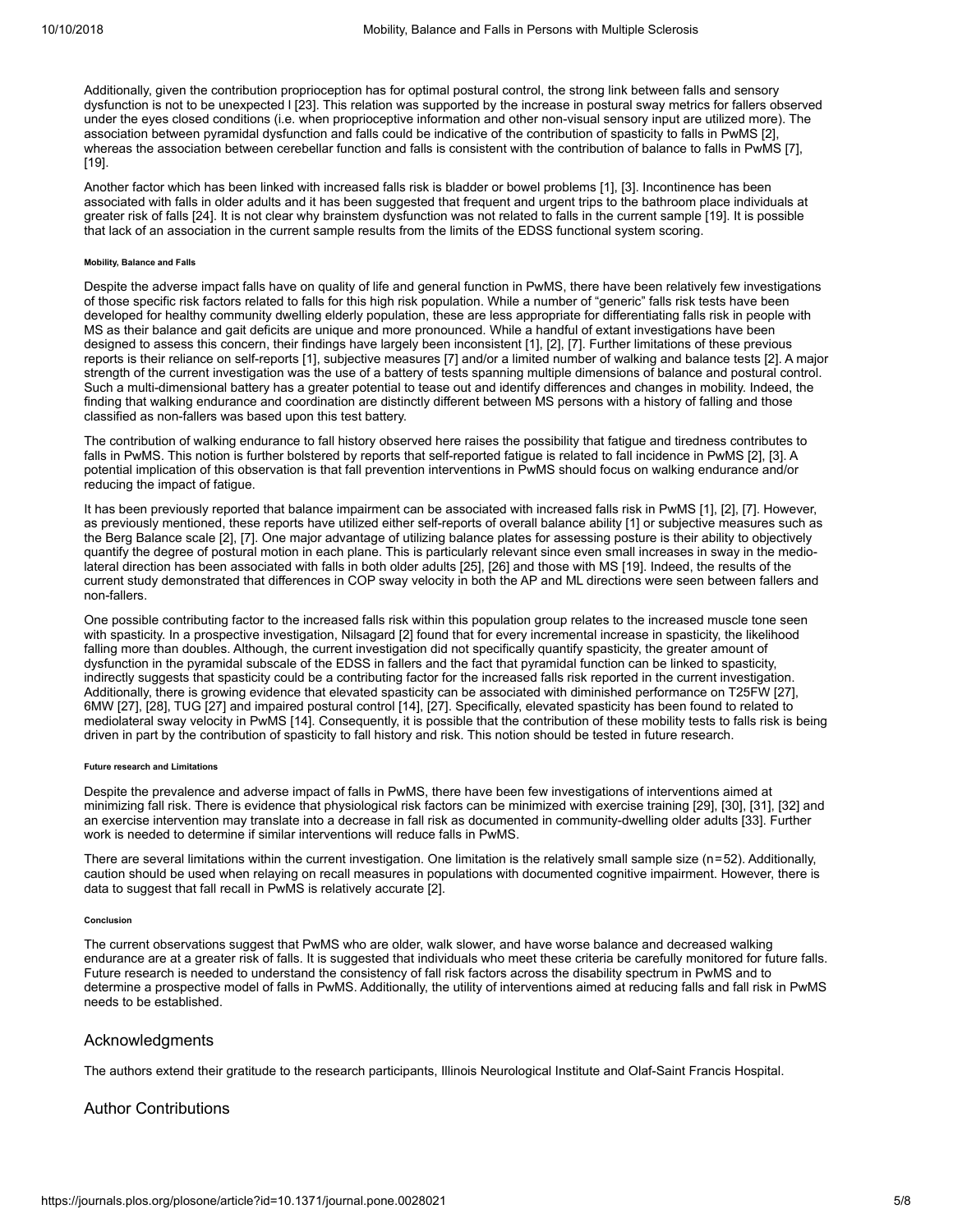Conceived and designed the experiments: JS JP SM RM. Performed the experiments: JS MS MB BS JP YS MW SB RM. Analyzed the data: JS MS MB BS JP YS MW SB RM. Contributed reagents/materials/analysis tools: JS JP SM RM. Wrote the paper: JS SM RM.

# References

- <span id="page-5-0"></span>**1.** Finlayson ML, Peterson EW, Cho CC (2006) Risk factors for falling among people aged 45 to 90 years with multiple sclerosis. Arch Phys Med Rehabil 87: 1274–1279; quiz 1287.
	- View Article · Google **[Scholar](http://scholar.google.com/scholar?q=Risk+factors+for+falling+among+people+aged+45+to+90+years+with+multiple+sclerosis.+Finlayson+2006)**
- <span id="page-5-1"></span>**2.** Nilsagard Y, Lundholm C, Denison E, Gunnarsson LG (2009) Predicting accidental falls in people with multiple sclerosis – a longitudinal study. Clin View Article · Google Rehabil 23: 259–269.

[Scholar](http://scholar.google.com/scholar?q=Predicting+accidental+falls+in+people+with+multiple+sclerosis+%E2%80%93+a+longitudinal+study.+Nilsagard+2009)

<span id="page-5-2"></span>**3.** Matsuda PN, Shumway-Cook A, Bamer AM, Johnson SL, Amtmann D, et al. (2011) Falls in multiple sclerosis. PM R 3: 624–632. View Article · Google [Scholar](http://scholar.google.com/scholar?q=Falls+in+multiple+sclerosis.+Matsuda+2011)

**4.** Cameron MH, Poel AJ, Haselkorn JK, Linke A, Bourdette D (2011) Falls requiring medical attention among veterans with multiple sclerosis: a cohort

- <span id="page-5-3"></span>View Article · Google [Scholar](http://scholar.google.com/scholar?q=Falls+requiring+medical+attention+among+veterans+with+multiple+sclerosis%3A+a+cohort+study.+Cameron+2011) study. J Rehabil Res Dev 48: 13–20.
- <span id="page-5-4"></span>**5.** Peterson EW, Cho CC, von Koch L, Finlayson ML (2008) Injurious falls among middle aged and older adults with multiple sclerosis. Arch Phys Med View Article · Google Rehabil 89: 1031–1037.
	- [Scholar](http://scholar.google.com/scholar?q=Injurious+falls+among+middle+aged+and+older+adults+with+multiple+sclerosis.+Peterson+2008)
- <span id="page-5-5"></span>**6.** Finlayson ML, Peterson EW (2010) Falls, aging, and disability. Phys Med Rehabil Clin N Am 21: 357–373. View Article · Google **[Scholar](http://scholar.google.com/scholar?q=Falls%2C+aging%2C+and+disability.+Finlayson+2010)**
- <span id="page-5-6"></span>**7.** Cattaneo D, De Nuzzo C, Fascia T, Macalli M, Pisoni I, et al. (2002) Risks of falls in subjects with multiple sclerosis. Arch Phys Med Rehabil 83: 864–867. View Article · Google **[Scholar](http://scholar.google.com/scholar?q=Risks+of+falls+in+subjects+with+multiple+sclerosis.+Cattaneo+2002)**
- <span id="page-5-12"></span>**8.** Kurtzke JF (1983) Rating neurologic impairment in multiple sclerosis: an expanded disability status scale (EDSS). Neurology 33: 1444–1452. View Article · Google

[Scholar](http://scholar.google.com/scholar?q=Rating+neurologic+impairment+in+multiple+sclerosis%3A+an+expanded+disability+status+scale+%28EDSS%29.+Kurtzke+1983)

<span id="page-5-7"></span>**9.** Kaufman M, Moyer D, Norton J (2000) The significant change for the Timed 25-foot Walk in the multiple sclerosis functional composite. Mult Scler 6: 286– 290.

View Article · Google [Scholar](http://scholar.google.com/scholar?q=The+significant+change+for+the+Timed+25-foot+Walk+in+the+multiple+sclerosis+functional+composite.+Kaufman+2000)

- <span id="page-5-8"></span>**10.** Goldman MD, Marrie RA, Cohen JA (2008) Evaluation of the six-minute walk in multiple sclerosis subjects and healthy controls. Mult Scler 14: 383–390. View Article · Google [Scholar](http://scholar.google.com/scholar?q=Evaluation+of+the+six-minute+walk+in+multiple+sclerosis+subjects+and+healthy+controls.+Goldman+2008)
- <span id="page-5-9"></span>**11.** Nieuwenhuis MM, Van Tongeren H, Sorensen PS, Ravnborg M (2006) The six spot step test: a new measurement for walking ability in multiple sclerosis. View Article · Google Mult Scler 12: 495–500.

**[Scholar](http://scholar.google.com/scholar?q=The+six+spot+step+test%3A+a+new+measurement+for+walking+ability+in+multiple+sclerosis.+Nieuwenhuis+2006)** 

<span id="page-5-10"></span>**12.** Nilsagard Y, Lundholm C, Gunnarsson LG, Dcnison E (2007) Clinical relevance using timed walk tests and 'timed up and go' testing in persons with multiple sclerosis. Physiother Res Int 12: 105–114.

View Article · Google **[Scholar](http://scholar.google.com/scholar?q=Clinical+relevance+using+timed+walk+tests+and+%E2%80%98timed+up+and+go%E2%80%99+testing+in+persons+with+multiple+sclerosis.+Nilsagard+2007)** 

- <span id="page-5-11"></span>**13.** Sosnoff JJ, Weikert M, Dlugonski D, Smith DC, Motl RW (2011) Quantifying gait impairment in multiple sclerosis using GAITRite technology. Gait & Posture 34: 145–147.
	- View Article · Google
		- **[Scholar](http://scholar.google.com/scholar?q=Quantifying+gait+impairment+in+multiple+sclerosis+using+GAITRite+technology.+Sosnoff+2011)**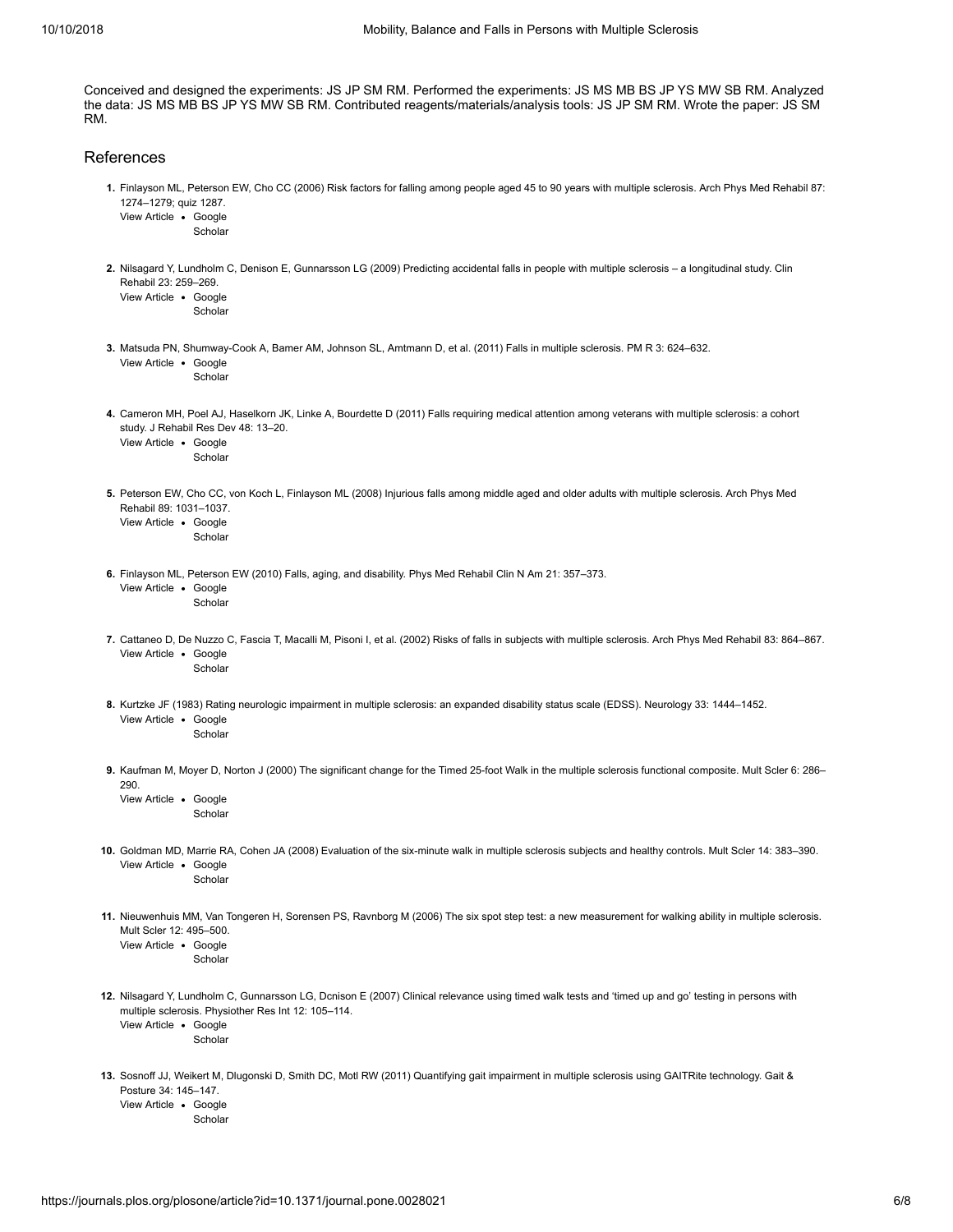- <span id="page-6-0"></span>**14.** Sosnoff JJ, Shin S, Motl RW (2010) Multiple sclerosis and postural control: the role of spasticity. Arch Phys Med Rehabil 91: 93–99. View Article · Google **[Scholar](http://scholar.google.com/scholar?q=Multiple+sclerosis+and+postural+control%3A+the+role+of+spasticity.+Sosnoff+2010)**
- <span id="page-6-1"></span>**15.** Winter DA (1993) Biomechanics and motor control of human movement. New York: Wiley.
- <span id="page-6-2"></span>**16.** Cohen J (1988) Statistical power analysis for the behavioral sciences. New York: Academic Press.
- <span id="page-6-3"></span>**17.** Lord SR, Ward JA, Williams P, Anstey KJ (1993) An epidemiological study of falls in older community-dwelling women: the Randwick falls and fractures study. Aust J Public Health 17: 240–245.
	- View Article · Google **[Scholar](http://scholar.google.com/scholar?q=An+epidemiological+study+of+falls+in+older+community-dwelling+women%3A+the+Randwick+falls+and+fractures+study.+Lord+1993)**
- <span id="page-6-4"></span>**18.** Bateni H, Maki BE (2005) Assistive devices for balance and mobility: benefits, demands, and adverse consequences. Arch Phys Med Rehabil 86: 134– 145.

View Article • Google [Scholar](http://scholar.google.com/scholar?q=Assistive+devices+for+balance+and+mobility%3A+benefits%2C+demands%2C+and+adverse+consequences.+Bateni+2005)

<span id="page-6-5"></span>**19.** Prosperini L, Kouleridou A, Petsas N, Leonardi L, Tona F, et al. (2011) The relationship between infratentorial lesions, balance deficit and accidental falls View Article · Google in multiple sclerosis. J Neurol Sci 304: 55–60.

**[Scholar](http://scholar.google.com/scholar?q=The+relationship+between+infratentorial+lesions%2C+balance+deficit+and+accidental+falls+in+multiple+sclerosis.+Prosperini+2011)** 

- <span id="page-6-6"></span>**20.** Cattaneo D, Jonsdottir J (2009) Sensory impairments in quiet standing in subjects with multiple sclerosis. Mult Scler 15: 59–67. View Article • Google
	- **[Scholar](http://scholar.google.com/scholar?q=Sensory+impairments+in+quiet+standing+in+subjects+with+multiple+sclerosis.+Cattaneo+2009)**
- <span id="page-6-7"></span>**21.** Van Emmerik RE, Remelius JG, Johnson MB, Chung LH, Kent-Braun JA (2010) Postural control in women with multiple sclerosis: effects of task, vision View Article · Google and symptomatic fatigue. Gait & Posture 32: 608–614.
	- [Scholar](http://scholar.google.com/scholar?q=Postural+control+in+women+with+multiple+sclerosis%3A+effects+of+task%2C+vision+and+symptomatic+fatigue.+Van+Emmerik+2010)
- <span id="page-6-8"></span>**22.** Kasser SL, Jacobs JV, Foley JT, Cardinal BJ, Maddalozzo GF (2011) A Prospective Evaluation of Balance, Gait, and Strength to Predict Falling in Women With Multiple Sclerosis. Arch Phys Med Rehabil.
	- View Article . Google [Scholar](http://scholar.google.com/scholar?q=A+Prospective+Evaluation+of+Balance%2C+Gait%2C+and+Strength+to+Predict+Falling+in+Women+With+Multiple+Sclerosis.+Kasser+2011)
- <span id="page-6-9"></span>**23.** Cameron MH, Horak FB, Herndon RR, Bourdette D (2008) Imbalance in multiple sclerosis: a result of slowed spinal somatosensory conduction. View Article · Google Somatosens Mot Res 25: 113–122.
	- **[Scholar](http://scholar.google.com/scholar?q=Imbalance+in+multiple+sclerosis%3A+a+result+of+slowed+spinal+somatosensory+conduction.+Cameron+2008)**
- <span id="page-6-10"></span>**24.** Brown JS, Vittinghoff E, Wyman JF, Stone KL, Nevitt MC, et al. (2000) Urinary incontinence: does it increase risk for falls and fractures? Study of View Article · Google Osteoporotic Fractures Research Group. J Am Geriatr Soc 48: 721–725.
	- **[Scholar](http://scholar.google.com/scholar?q=Urinary+incontinence%3A+does+it+increase+risk+for+falls+and+fractures%3F+Study+of+Osteoporotic+Fractures+Research+Group.+Brown+2000)**
- <span id="page-6-11"></span>**25.** Maki BE, Holliday PJ, Topper AK (1994) A prospective study of postural balance and risk of falling in an ambulatory and independent elderly population. J View Article · Google Gerontol 49: M72–84.
	- [Scholar](http://scholar.google.com/scholar?q=A+prospective+study+of+postural+balance+and+risk+of+falling+in+an+ambulatory+and+independent+elderly+population.+Maki+1994)
- <span id="page-6-12"></span>**26.** Piirtola M, Era P (2006) Force platform measurements as predictors of falls among older people - a review. Gerontology 52: 1–16. View Article · Google

[Scholar](http://scholar.google.com/scholar?q=Force+platform+measurements+as+predictors+of+falls+among+older+people+-+a+review.+Piirtola+2006)

- <span id="page-6-13"></span>**27.** Sosnoff J, Gappmeier E, Frame A, Motl RW (in press) Spasticity, Mobility and Balance in Persons with MS. Journal of Neurological Physical Therapy. View Article . Google **[Scholar](http://scholar.google.com/scholar?q=Spasticity%2C+Mobility+and+Balance+in+Persons+with+MS.+Sosnoff+in%20press)**
- <span id="page-6-14"></span>**28.** Kuspinar A, Andersen RE, Teng SY, Asano M, Mayo NE (2010) Predicting exercise capacity through submaximal fitness tests in persons with multiple sclerosis. Arch Phys Med Rehabil 91: 1410–1417.
	- View Article · Google
		- **[Scholar](http://scholar.google.com/scholar?q=Predicting+exercise+capacity+through+submaximal+fitness+tests+in+persons+with+multiple+sclerosis.+Kuspinar+2010)**